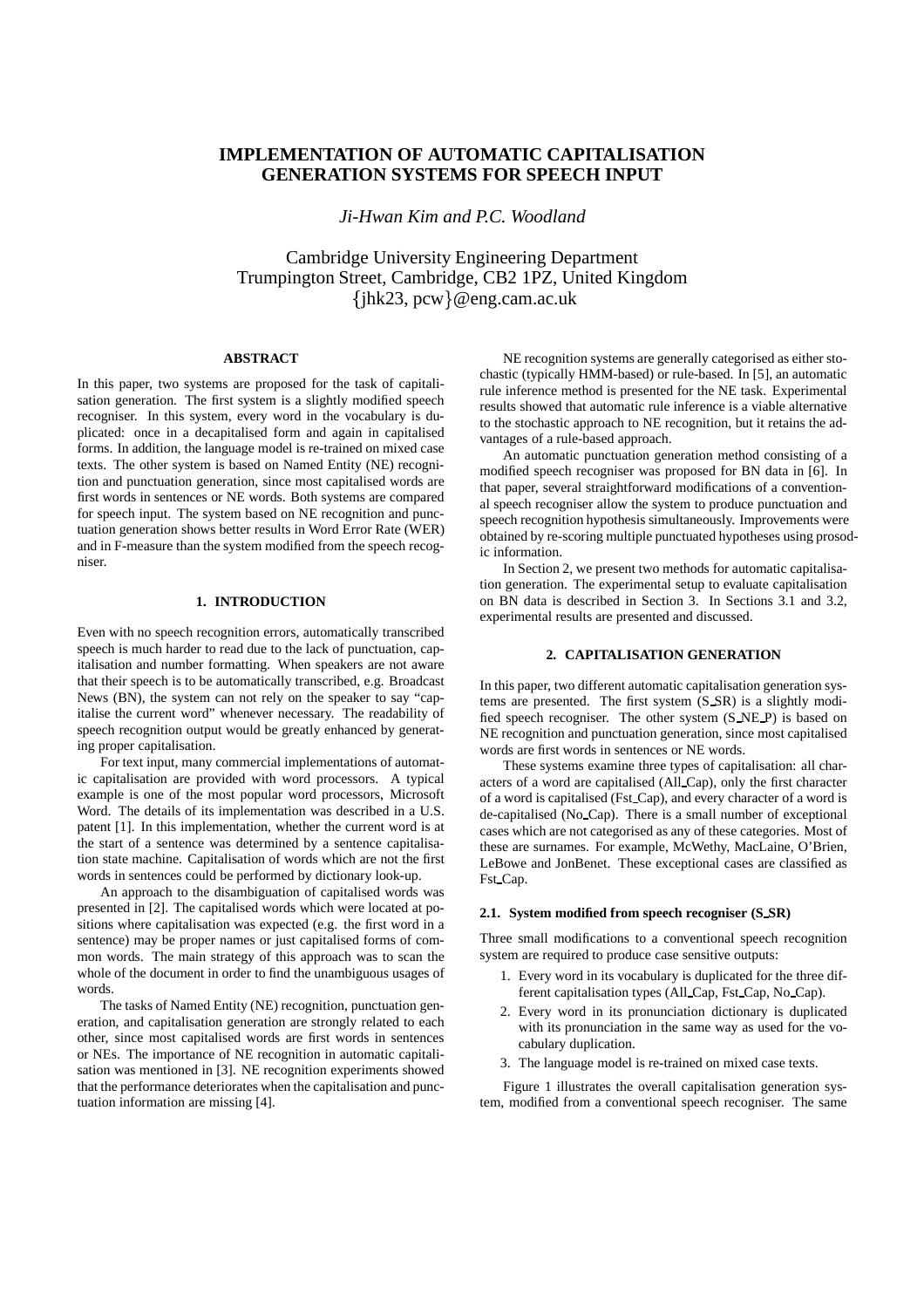

**Fig. 1**. Overall procedures of the capitalisation generation system modified from speech recogniser

acoustic score will be assigned to duplicated words, since they have the same pronunciations. However, different hypotheses will be generated using the different language model scores.

As sentence boundary information is necessary to generate capitalisation for the first word of a sentence, the capitalisation generation system also has two modifications to a conventional speech recognition system to allow it to generate punctuation marks. First, the pronunciation of punctuation marks is registered as silence in the pronunciation dictionary. Secondly, the language model is trained on mixed-case texts which contain punctuation marks.

The correlation between punctuation and pauses was investigated in [7]. These experiments showed that pauses closely correspond to punctuations. The correlation between pause lengths and sentence boundary marks was studied for broadcast news data in [8]. In that study, it was observed that the longer the pause duration, the greater the chance of a sentence boundary existing. Although some instances of punctuation do not occur at pauses, it is convenient to assume that the acoustic pronunciation of punctuation is silence. The details of our punctuation generation system were described in [6].

# **2.2. System based on NE recognition and punctuation generation (S NE P)**

The method of capitalisation generation presented in this section is based on NE recognition and punctuation generation, since most capitalised words are the first words in a sentence or NE words. S NE P uses the rule-based (transformation-based) NE recognition system [5], which uses the Brill rule [9] inference approach, and the punctuation generation system which incorporates prosodic information along with acoustic and language model information [6].



**Fig. 2**. Procedures of the capitalisation generation system based on NE recognition and punctuation generation

For NE recognition, the learning procedure begins by using an unannotated input text. For all words whose NE classes and NE boundaries are incorrect, the rules to recognise these NE classes and NE boundaries correctly are generated according to their appropriate rule templates. At each stage of learning, the learner finds the transformation rules which when applied to the corpus result in the best improvement. The improvement can be calculated by comparing the current NE tags after the rule is applied with the reference tags. After finding this rule, it is stored and applied in order to change the current tags. This procedure continues until no more transformations can be found. In testing, the rules are applied to the input text one-by-one according to a given order. If the conditions for a rule are met, then the rule is triggered and the NE classes of the words are changed if necessary.

Punctuation generation uses two straightforward modifications of a conventional speech recogniser described in Section 2.1. First, the pronunciation of punctuation marks is registered as silence in the pronunciation dictionary. Secondly, the language model is trained on the texts which contain punctuation marks. These modifications allow the system to produce punctuation and speech recognition hypotheses simultaneously. Multiple hypotheses are produced by the automatic speech recogniser and are then re-scored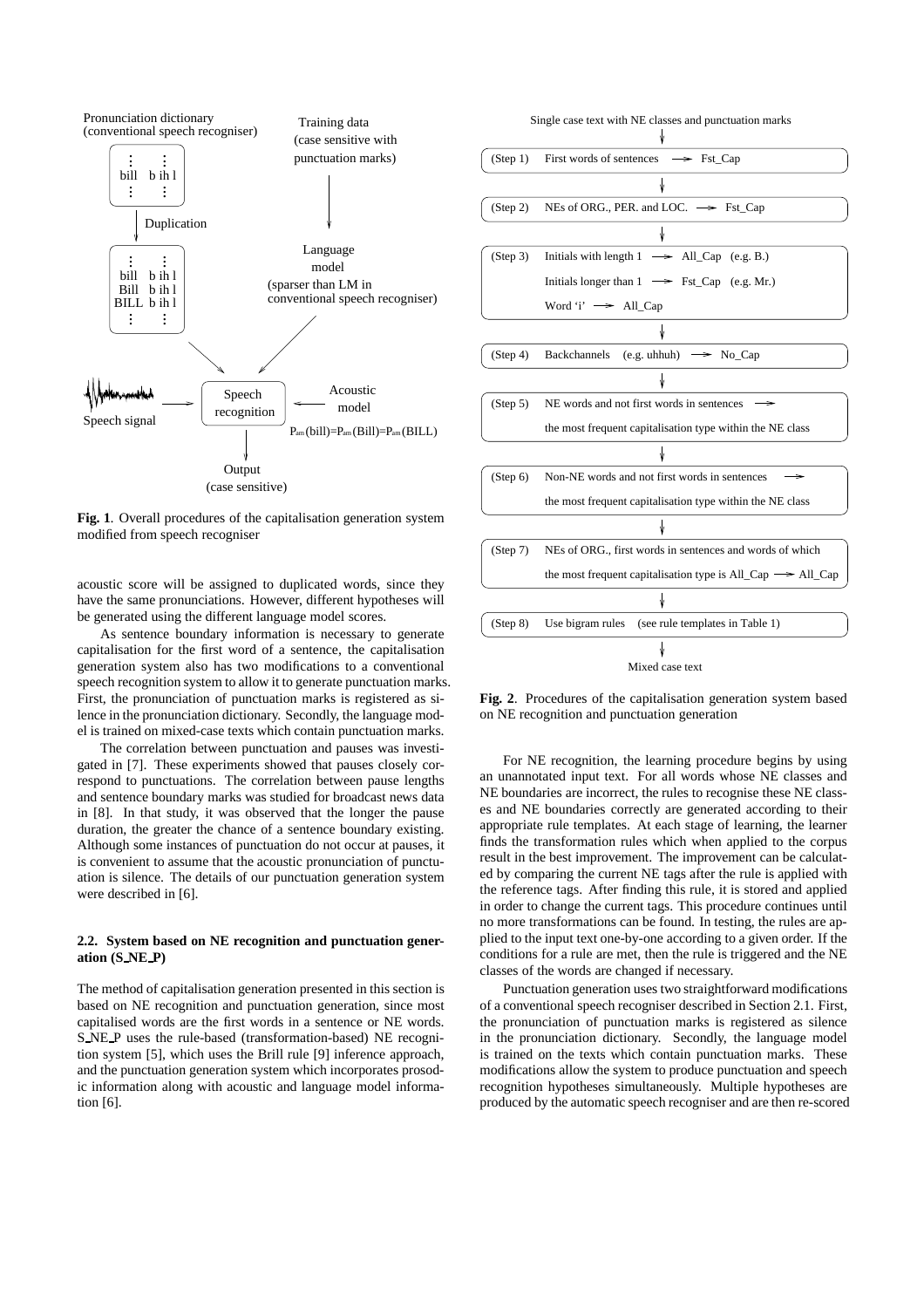| Rule templates |              |               |                            |  |                |  |  |  |
|----------------|--------------|---------------|----------------------------|--|----------------|--|--|--|
| $w_0 w_1$      | $w_0 w_{-1}$ | $w_0$ $t_1$ , | $w_0 t_{-1}$ , $w_0 c_1$ , |  | $w_0$ $c_{-1}$ |  |  |  |

**Table 1**. The rule templates used in bigram rule generation for capitalisation generation ( $w$ : words;  $t$ : NE types;  $c$ : capitalisation types). Subscripts define the distance from the current word

using a prosodic feature model based on Classification And Regression Trees (CART) [10].

Figure 2 shows the procedure applied by the capitalisation generation system based on NE recognition and punctuation generation. As shown in Figure 2, the capitalisation generation system proposed in this section consists of 8 steps. The various stages shown in Figure 2 are explained below.

The simplest method of capitalisation generation is to capitalise the first characters of words which are first words in sentences and the first characters of NE words whose NE classes are 'ORGANIZATION', 'PERSON', or 'LOCATION', followed by capitalisation of initials. These straightforward processes are performed from steps 1 to 4 in Figure 2.

The results of capitalisation generation can be improved by using frequency of occurrence of NE words in the training texts. Some NE words are used in de-capitalised forms and some non-NE words are used in capitalised forms. Also, all characters should be capitalised in some first words in sentences. Many of these capitalisation types are corrected by look-up in a frequency table of words based on NE classes. This information is used in steps 5, 6, and 7. In step 5, the most frequent capitalisation type within an NE class is given to NE words which are not the first word in a sentence. In step 6, the same process is applied to non-NE words which are not the first word in a sentence. In step 7, if a word with the 'ORGANIZATION' class is the first word in a sentence, and its most frequent capitalisation type is All Cap, then the capitalisation type of this word is changed to All Cap.

Further improvement can be achieved by using context information to dis-ambiguate the capitalisation types of words which have more than one capitalisation type such as the word 'bill' (which can be used as a person's name as well as a statement of account). The context information about capitalisation generation is encoded in a set of simple rules rather than the large tables of statistics used in stochastic methods. The ideas used in the development of the rule-based NE recognition system in [5] are applied in the automatic generation of these rules for capitalisation generation.

Six rule templates are used for the generation of bigram rules for capitalisation generation. These six rule templates are shown in Table 1. The rule templates consist of pairs of characters and a subscript, and  $w$ ,  $t$ ,  $c$  denote that templates are related to words, NE classes and capitalisation types respectively. Subscripts show the relative distance from the current word, e.g. 0 refers the current word. For these rules, the range of rule application is set to be the current word only.

Particular importance must be given to the effect of words encountered in the test data which have not been seen in the training data. One way of improving the situation is to build separate rules for unknown words. The training data are divided into two groups. If words in one group are not seen in the other group, these words are regarded as unknown words. The same rule generation procedures are then applied. The bigram rules generated from 6 rule templates described in Table 1 are applied one-by-one in step 8 according to a given order.

| Name        | Description                  | #Words |
|-------------|------------------------------|--------|
| DB92 97     | 1992_97 BN texts             | 184M   |
| <b>DB98</b> | 100 hrs of Hub-4 data (1998) | 774K   |
| TDB98       | 1998 benchmark test data     | 32.K   |

**Table 2**. Database descriptions

#### **3. EXPERIMENTS**

Broadcast News data provides a good test-bed for speech recognition, because it requires systems to handle unknown speakers, a large vocabulary, and various domains. In this paper, we use a 184 million words of BN text from the period of 1992-1997 inclusive<sup>1</sup> and a 71-hour BN acoustic training data set (acoustic data and its transcription) released for the 1998 Hub-4 evaluation as training data. We also used 3 hours of test data from the NIST 1998 Hub-4 BN benchmark tests. Table 2 summarises the training and test data. 4-gram language models were trained by interpolating language models trained on DB92 97 and DB98 using a perplexity minimisation method.

The systems were evaluated using the agreement between the capitalisation types in the hypothesis file and those in the reference file. Precision and Recall were used as metrics for assessing the performance. These are defined as:

$$
P = \frac{\text{number of correct capitalised words}}{\text{number of hypothesized capitalised words}} \tag{1}
$$

and

$$
R = \frac{\text{number of correct capitalised words}}{\text{number of capitalised words in reference}}
$$
 (2)

A half score is given when a word is capitalised, but generated as a different type of capitalisation. The F-measure is the uniformly weighted harmonic mean of Precision and Recall:

$$
F = \frac{PR}{(P+R)/2} \tag{3}
$$

The F-measure is also used as a metric for assessing performance. To implement scoring, the version 0.7 of NIST HUB-4 scoring pipeline [11] was used. Although this scoring pipeline was developed for the NE recognition system evaluation only, this scoring pipeline can be applied for the evaluation of a capitalisation generation system by small manipulations of the reference and the hypothesis files.

### **3.1. Results: S SR**

The first automatic capitalisation system wasimplemented by small modifications to the HTK Broadcast News (BN) transcription system. Details of the HTK BN transcription system are given in [12].

First, every word in the pronunciation dictionary of the HTK system is duplicated with its pronunciation into the three different capitalisation types (All Cap, Fst Cap, and No Cap). Second, the language model is re-trained on mixed case transcriptions of DB92 97 and DB98.

Table 3 shows the results of capitalisation generation for TDB98 using this system. When Word Error Rate (WER) is measured, words are changed into single case from reference and hypothesis in order to measure the pure speech recognition rate. As

<sup>&</sup>lt;sup>1</sup>The 1992-1996 part was provided by the LDC and the 1997 part by Primary Source Media.